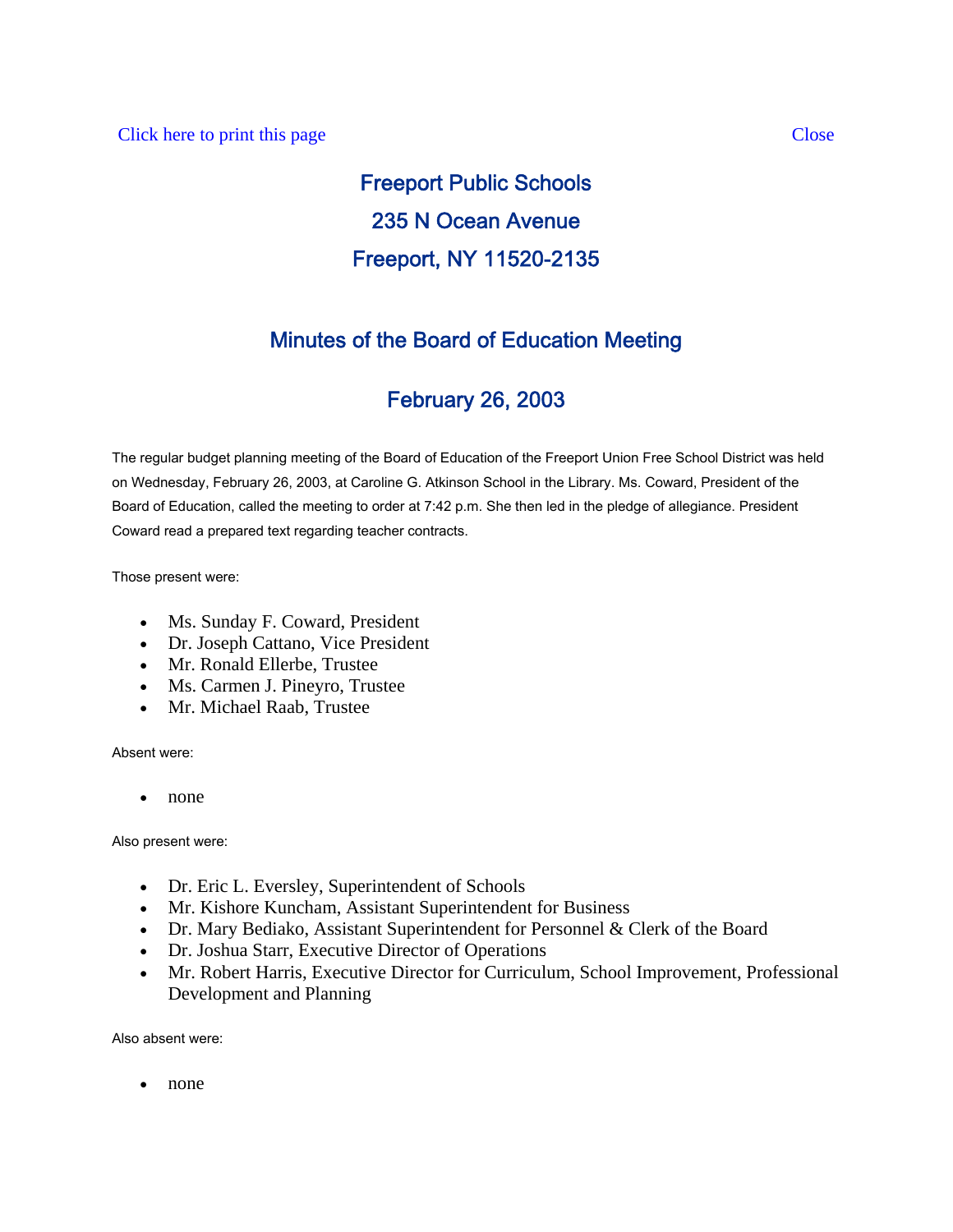Guests were:

• none

The number of people in the audience at the opening of the meeting was 12.

#### Superintendent's Report

Dr. Eversley, Superintendent of Schools, made introductory comments regarding the critical issues affecting the 2003-2004 budget. He then introduced Mr. Kishore Kuncham, Assistant Superintendent for Business. Mr. Kuncham, presented the preliminary budget (as attached) for the 2003-2004 school year, noting that the outlook for revenue from the State looked very grim.

### Questions on the Item for Action

At this time, the public was given the opportunity to address the Board of Education on items on the agenda. Each speaker was allowed to address the Board for 6 minutes. Items for Action

## Approval of CSE and PSE Meetings

Ms. Pineyro offered the following resolution for adoption:

RESOLVED that the Board of Education hereby accepts the minutes of the meetings of the committees on special education and preschool special education for the following dates:

January 31, 2003, February 3, 2003, February 4, 2003, February 5, 2003, February 6, 2003, February 11, 2003, February 12, 2003, February 13, 2003

The motion was seconded by Mr. Ellerbe and unanimously carried: Cattano, Coward, Ellerbe, Pineyro and Raab.

#### Ratification of an Agreement

Dr. Cattano offered the following resolution for adoption: BE IT RESOLVED that the Board of Education of the Freeport Union Free School District hereby ratifies the agreement between the Freeport Union Free School District and The Freeport Teachers' Association, dated January 15, 2003, in resolution of FTA Grievance no.3-2001 (absence notes), as attached.

The motion was seconded by Mr. Raab and unanimously carried: Cattano, Coward, Ellerbe, Pineyro and Raab.

## Executive Session